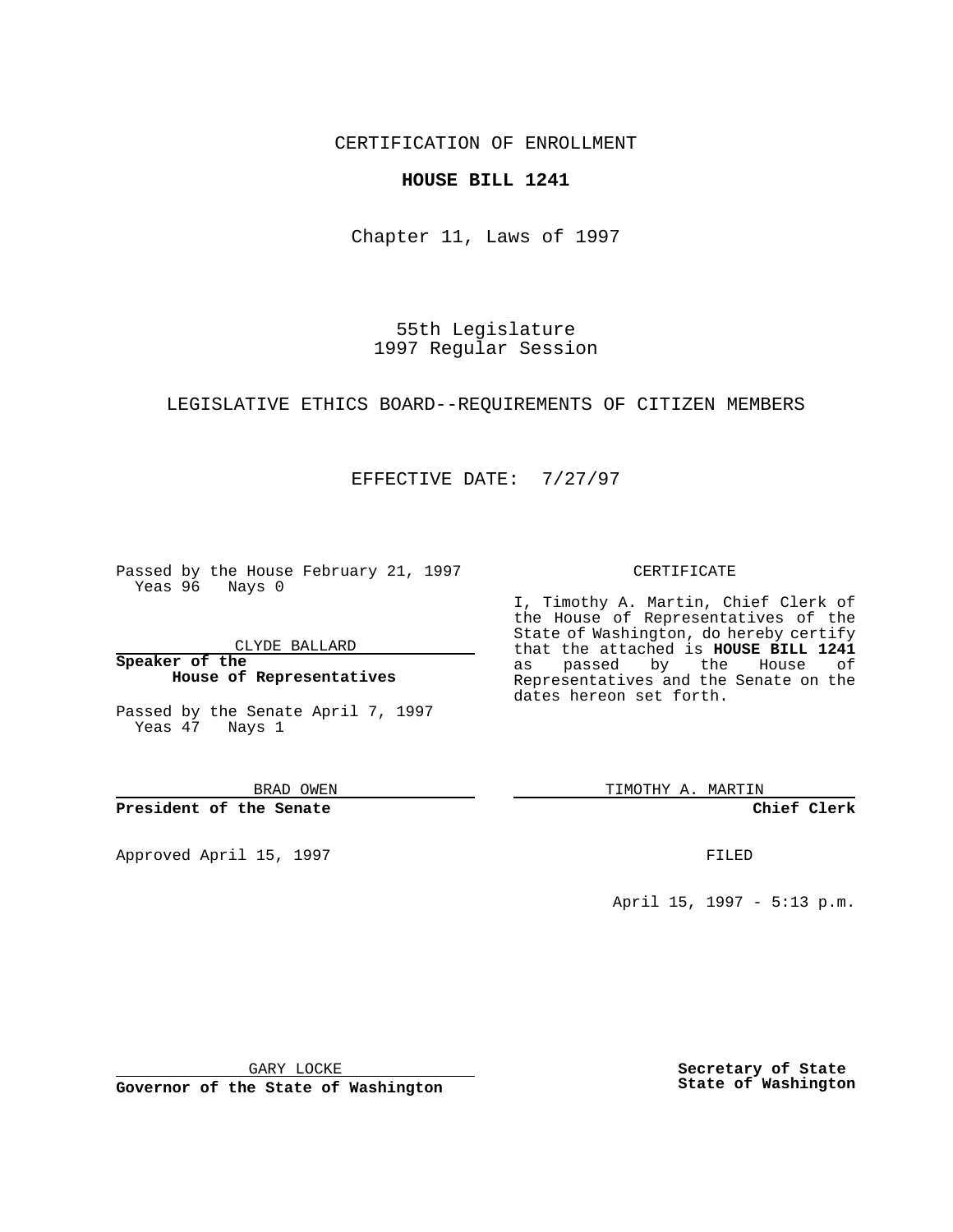# **HOUSE BILL 1241** \_\_\_\_\_\_\_\_\_\_\_\_\_\_\_\_\_\_\_\_\_\_\_\_\_\_\_\_\_\_\_\_\_\_\_\_\_\_\_\_\_\_\_\_\_\_\_

\_\_\_\_\_\_\_\_\_\_\_\_\_\_\_\_\_\_\_\_\_\_\_\_\_\_\_\_\_\_\_\_\_\_\_\_\_\_\_\_\_\_\_\_\_\_\_

Passed Legislature - 1997 Regular Session

#### **State of Washington 55th Legislature 1997 Regular Session**

**By** Representatives Pennington, Appelwick, Carlson, D. Schmidt, Wensman, Linville and Mason; by request of Legislative Ethics Board

Read first time 01/20/97. Referred to Committee on Government Administration.

1 AN ACT Relating to the citizen members of the legislative ethics 2 board; and amending RCW 42.52.380.

3 BE IT ENACTED BY THE LEGISLATURE OF THE STATE OF WASHINGTON:

4 **Sec. 1.** RCW 42.52.380 and 1994 c 154 s 208 are each amended to 5 read as follows:

6 (1) No member of the executive ethics board ((and none of the five 7 citizen members of the legislative ethics board)) may  $((+1))$  (a) hold 8 or campaign for partisan elective office other than the position of 9 precinct committeeperson, or any full-time nonpartisan office;  $((2+))$ 10 (b) be an officer of any political party or political committee as 11 defined in chapter 42.17 RCW other than the position of precinct 12 committeeperson;  $((3+))$  (c) permit his or her name to be used, or make 13 contributions, in support of or in opposition to any state candidate or 14 state ballot measure; or  $((+4))$   $(d)$  lobby or control, direct, or 15 assist a lobbyist except that such member may appear before any 16 committee of the legislature on matters pertaining to this chapter.

17 (2) No citizen member of the legislative ethics board may (a) hold 18 or campaign for partisan elective office other than the position of 19 precinct committeeperson, or any full-time nonpartisan office; (b) be